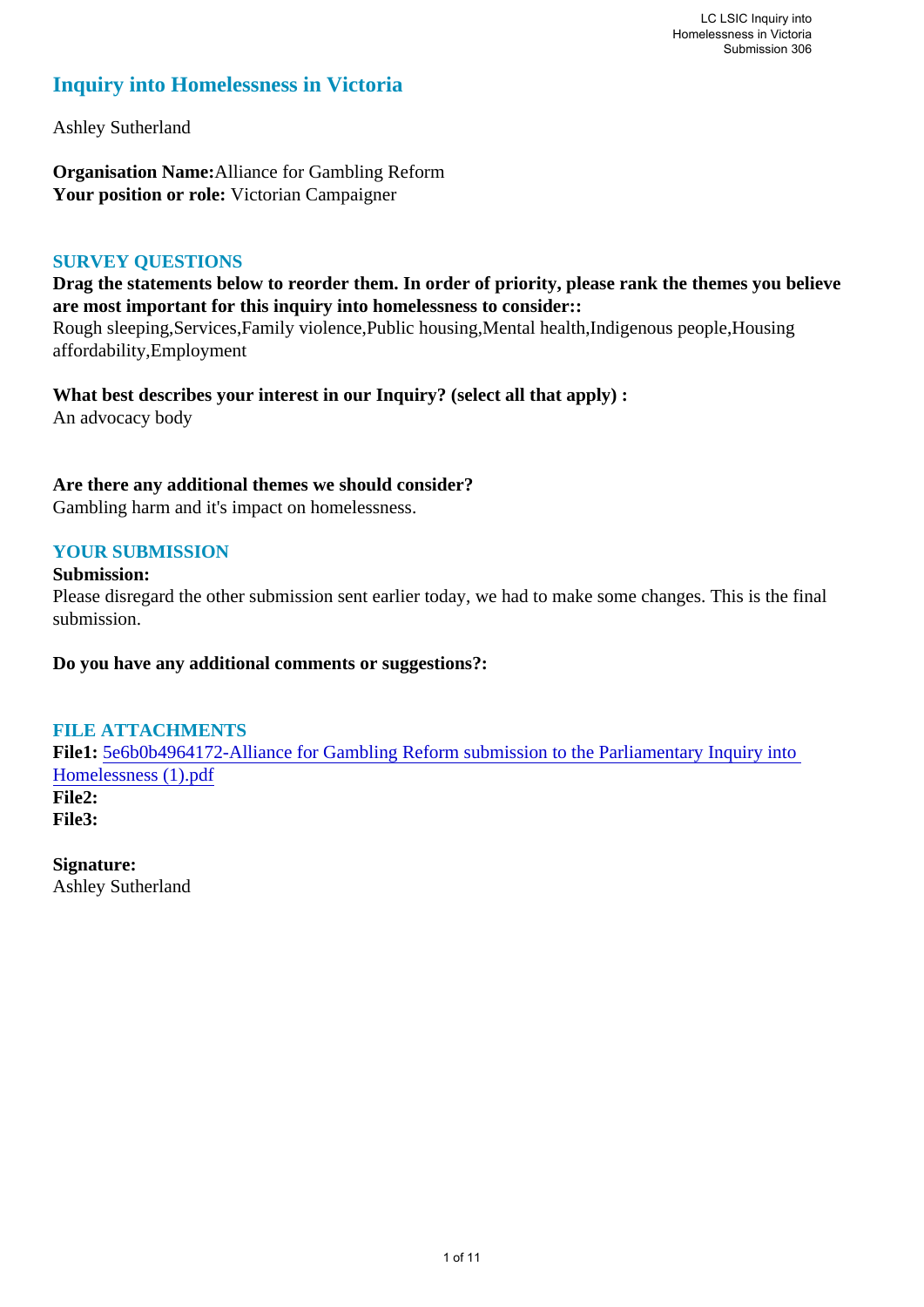

Parliament of Victoria Victorian Legislative Council Legal and Social Issues Committee E: homelessnessinquiry@parliament.vic.gov.au

#### **Alliance for Gambling Reform submission to Parliamentary Inquiry into Homelessness**

The Alliance for Gambling Reform (Alliance) welcomes the opportunity to provide a submission to the Victorian Legislative Council Legal and Social Issues Committee (Legislative Council) inquiry into homelessness in Victoria.

The Alliance is a national advocacy organisation and registered health charity formed out of an urgent need to address the harmful and unfair impacts of gambling and its normalisation in Australia. We are a non-partisan alliance of more than 60 organisations who share our objectives of preventing and minimising harm from gambling, and we are entirely funded by individuals, foundations and local governments that share a commitment to reducing harm from gambling.

As an organisation we are committed to addressing co-occurring social and public health issues that exist alongside, contribute to, and result from gambling harm. To treat gambling harm as if it exists in a silo is doing injustice to those harmed.

Our organisation's touchpoints with homelessness in Victoria are primarily through our work alongside advocates who take part in our Champions for Change program. The Champions for Change program aims to support and empower people directly impacted by gambling harm to be powerful advocates for reform. Our other points of contact are through our partner organisations who are working within the broader public health sector, and through the 22 Alliance Leadership Councils who work closely with us on gambling reform. As such, the Alliance will respond to the Legislative Council's Terms of Reference 2 and 3.

In summary the Alliance's submission makes the following recommendations:

1. More research funding be committed to explore the comorbidity of gambling harm and experiences of homelessness.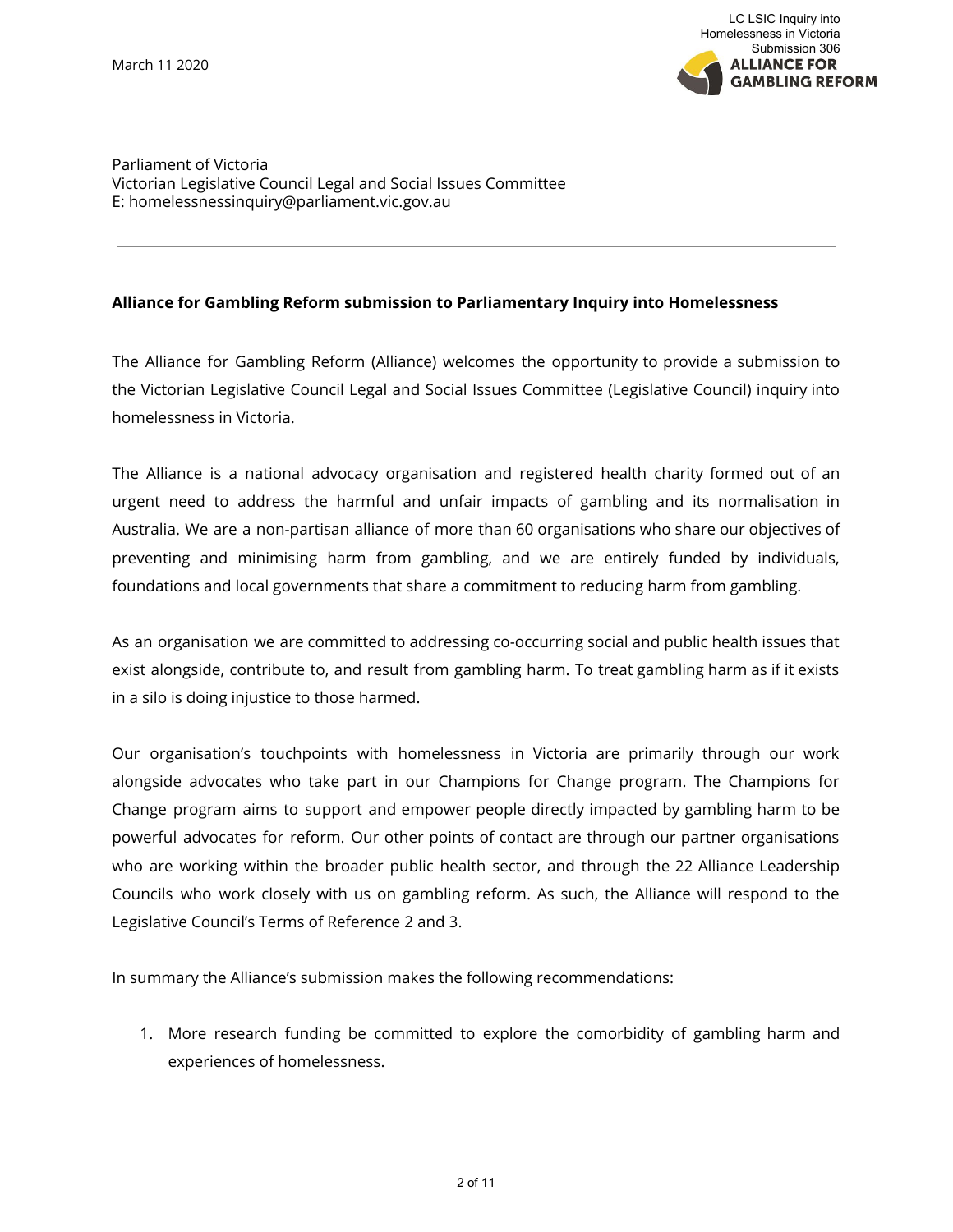

- 2. Service providers within the homelessness sector should be given support to develop targeted strategies to encourage early disclosure by their clients. These strategies could include staff training, communication strategies, and client assessment procedures which reflect a knowledge of gambling harm. Better identification of gambling impacts will lead to more referrals to gambling counselling, which will be to the overall benefit of clients.
- 3. Gambling harm be included in the next round of the Victorian Government's health plans and strategies, so as to provide the health sector with a mandate to address an issue their clients present with frequently.
- 4. The Victorian Government and the Federal Government further collaborate to introduce reforms to prevent and minimise harm from online wagering (sports gambling).
- 5. The maximum bet limit is further reduced, to one dollar per bet.
- 6. Linked jackpots, particularly jackpots linked across sites, are abolished.
- 7. Virtual reels of a game be required to have an equivalent number of symbols in total.
- 8. As even as possible a distribution of winning symbols across all reels of a game be required.
- 9. That a scheme be introduced so that a person can set an enforceable limit on how much they are willing to lose. The current limit setting system allows people to continue gambling after they reach the limit they have set themselves.
- 10. The requirement of provision of accurate information about game characteristics via an unavoidable, clearly presented information screen. This should include the odds of winning the major prize, number of symbols on each reel, and number of winning symbols on each reel.

#### **\*Language disclaimer**

A widely used, standard definition of disordered gambling is that "Problem Gambling is characterised by difficulties in limiting money and /or time spent on gambling which leads to adverse consequences for the gambler, others, or for the community"<sup>1</sup> While there is no agreement on definitions of "difficulties" or the scale of "adverse consequences" which would constitute harm, the Alliance believes that any difficulties and any adverse consequences are harmful. We avoid the use of the term "problem gambler" as it is stigmatising and victim-blaming. We recognise the Problem Gambling Severity Index used in clinical settings, but consider that even those gamblers characterised using that system at being at low or medium risk, can in fact experience significant harm. The Alliance aims to prevent or reduce harm from gambling, regardless of the risk factor of

<sup>&</sup>lt;sup>1</sup> P. Neal et al. 2005. *Problem gambling and harm: Towards a national definition.* Commissioned for the Ministerial Council on Gambling and prepared by the South Australian Centre for Economic Studies with the Department of Psychology, University of Adelaide.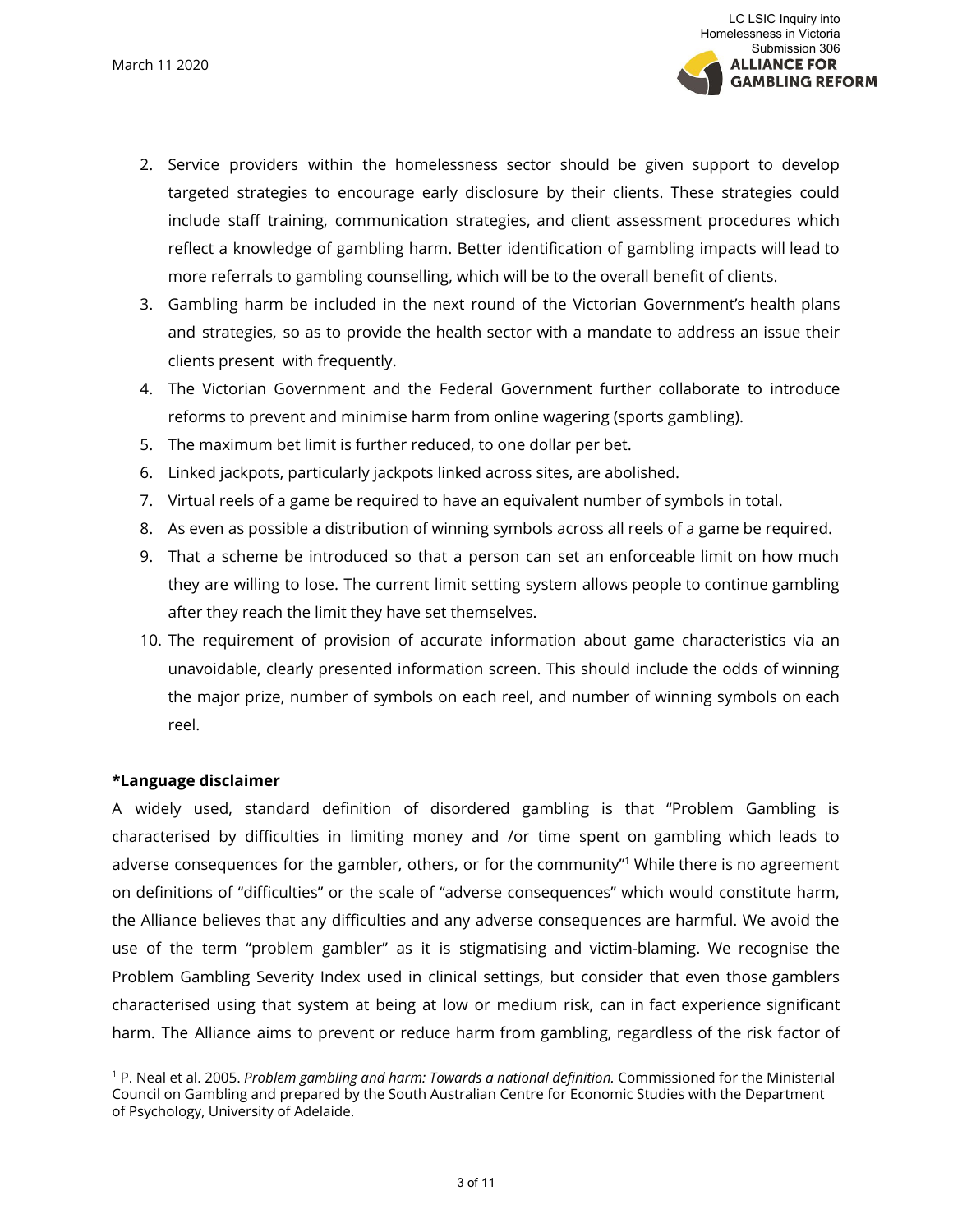

individual gamblers, and particularly with regard to their families, carers, colleagues and community, who are also impacted by gambling.

#### **Response to Legislative Council Terms of Reference 2**: *Investigate the many social, economic and policy factors that impact on homelessness*

The link between gambling and homelessness is anecdotally known within narrow sector limits in Australia. However, there is a relative lack of research into the co-occurrence of gambling and homelessness in Australia. Population surveys of Australia's 'problem gamblers' tend to underestimate the number of people experiencing harm from gambling. This was acknowledged in the 1999 Productivity Commission, which noted that 'Others, such as the homeless… may also have a greater likelihood of being problem gamblers, but are outside the sample frame [of the survey].<sup>'2</sup> These factors mean that the impact of gambling on homelessness, and indeed the impact of homelessness on gambling, has not been reflected in Victoria's *Homelessness and Rough Sleeping Action Plan*, *A Better Place:* Victorian Homelessness 2020 Strategy, nor in other state public health strategies.

In 2001, Hanover Welfare Services (Renamed Launch Housing in 2015), along with BreakEven (Renamed Gambler's Help in late 2000) published a report titled *Gambling the Home Away.* This report sought to investigate the association between 'problem gambling' and homelessness, and to better understand the pathways from gambling to an individual experiencing a housing crisis. This study of Hanover clients determined that prevalence of 'problem gambling' amongst households experiencing homelessness ranged from 5% to 15%. The study undertaken by BreakEven reported that one-third (31%) of their clients reported a housing crisis as a result of their gambling, and 12% had experienced actual loss of their housing attributed to gambling.<sup>3</sup>

To summarise, the report found that financial hardship caused by 'problem gambling' meant that there are significant risks of homelessness for people experiencing gambling harm. In addition to this, the report acknowledged that the loss of pivotal support networks proved to be a devastating effect of gambling harm, leading to impacts on the gambler's health, including loss of sleep, depression and suicidal behaviour. These experiences led those they surveyed to feel isolated from

<sup>&</sup>lt;sup>2</sup> Productivity Commission. Australia's Gambling Industries. Volume 1: Report (Parts A & C), 1999.

<sup>3</sup> Emma Antonetti & Michael Horn. *Gambling the Home Away: A study of the impact of gambling on homelessness.* Hanover Welfare Services. 2001. Available here.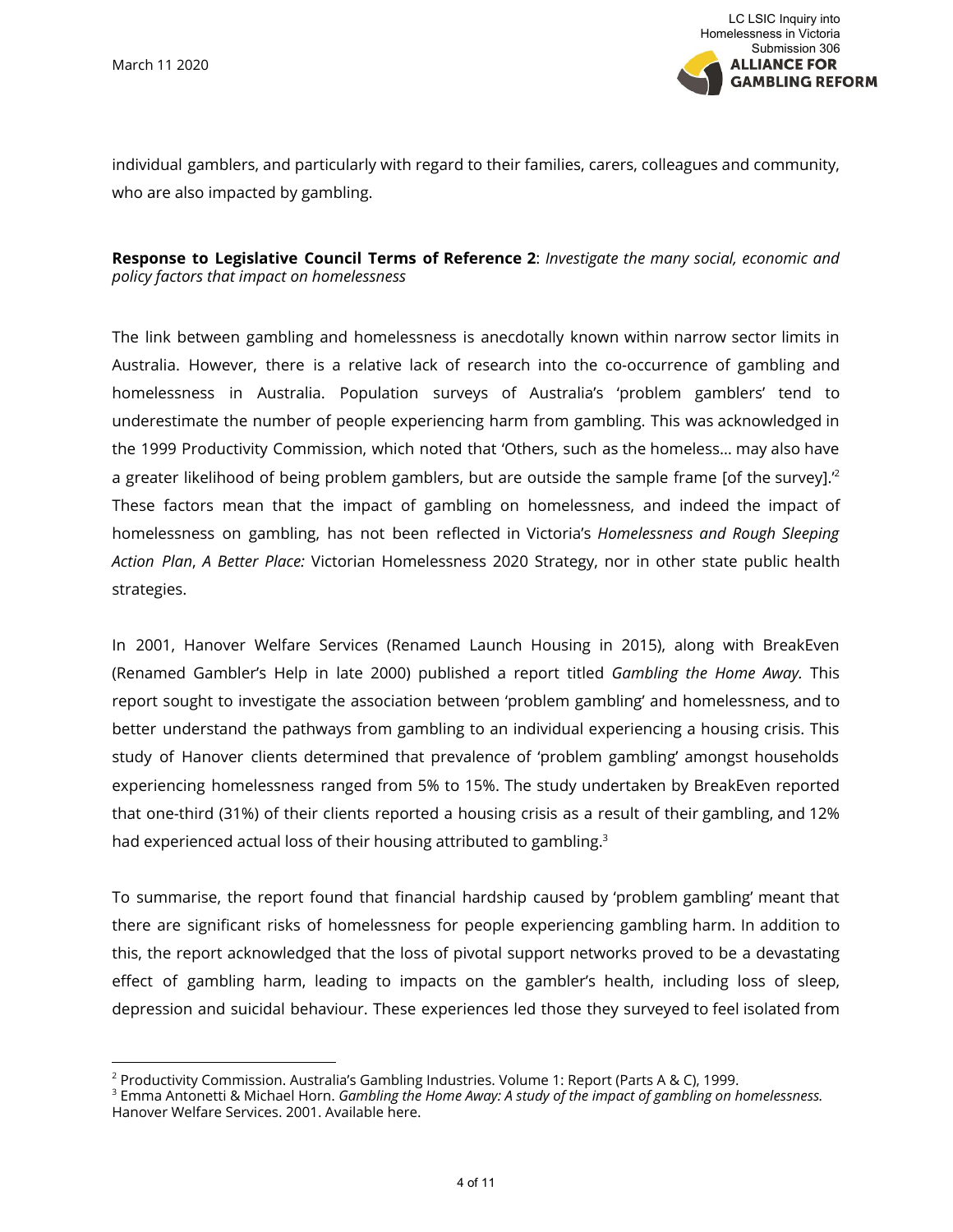

their community, and in turn gamble for longer periods of time with larger amounts of money to escape their feelings of isolation.<sup>4</sup> This increased gambling harm was often funded by people accumulating large debts and/or engagement in illegal activities such as fraud.<sup>5</sup>

20 years ago, this Hanover report estimated that ten percent of demand at homelessness services is directly linked to gambling harm. Our best proxy for gambling harm is gambling losses, and while some forms of gambling have seen slow increases in total losses, others are rapidly increasing. Sports gambling is the only form of gambling for which participation rates in Australia have increased over the past two decades.<sup> $67$ </sup> In 2018, the Victorian Responsible Gambling Foundation reported that sports gambling was more prevalent in 2016 than in 2010. Research by Gainsbury et al. suggests that sports gambling is the fastest growing form of gambling in Australia, with preliminary findings reporting that sports gambling prevalence increased by 13% in the decade following Hanover's study, from 1999 to 2011. $8$  We can only assume given the increase in Victorians harmed by gambling and in relation to those experiencing homelessness in the past decade, that Hanover's 2001 estimation that at least 10% of people experiencing homelessness in Victoria are homeless due to some experience of gambling harm would now be somewhat conservative.

Research exists that places the prevalence of people experiencing both gambling harm and homelessness significantly higher. In 2009, the Australian Institute of Health and Welfare (AIHW) identified that 18.4% of clients of the Supported Accommodation Assistance Program had gambling-related issues as their main reason for seeking accommodation and support.<sup>9</sup> In 2018, the Victorian Responsible Gambling Foundation published a report that estimated that the cost to the Victorian Government of homelessness services due to gambling problems in 2014 - 2015 was \$19.7m.<sup>10</sup>

**Response to Legislative Council Terms of Reference 3:** *Identify policies and practices from all levels of government that have a bearing on delivering services to the homeless*

<sup>4</sup> Antonetti & Horn, 2001.

<sup>&</sup>lt;sup>5</sup> Ibid.

<sup>6</sup> Andrew Armstrong & Megan Carroll. *Gambling Activity in Australia: Findings from wave 15 of the Household, Income and Labour Dynamics in Australia (HILDA) Survey.* Australian Gambling Research Centre, Australian Institute of Family Studies, 2017.

<sup>7</sup> Nerilee Hing et al. *Interactive Gambling*, Melbourne, Gambling Research Australia, 2014.

<sup>8</sup> Sally Gainsbury et al. *How the Internet is Changing Gambling: Findings from an Australian Prevalence Survey*, Journal of Gambling Studies, 2013, 1-16.

<sup>9</sup> Australian Institute of Health and Welfare (AIHW), 2009, *Problem gambling among those seeking homelessness services*. Link.

<sup>&</sup>lt;sup>10</sup> Matthew Browne et al. 2017. *The social cost of gambling to Victoria*. Victorian Responsible Gambling Foundation.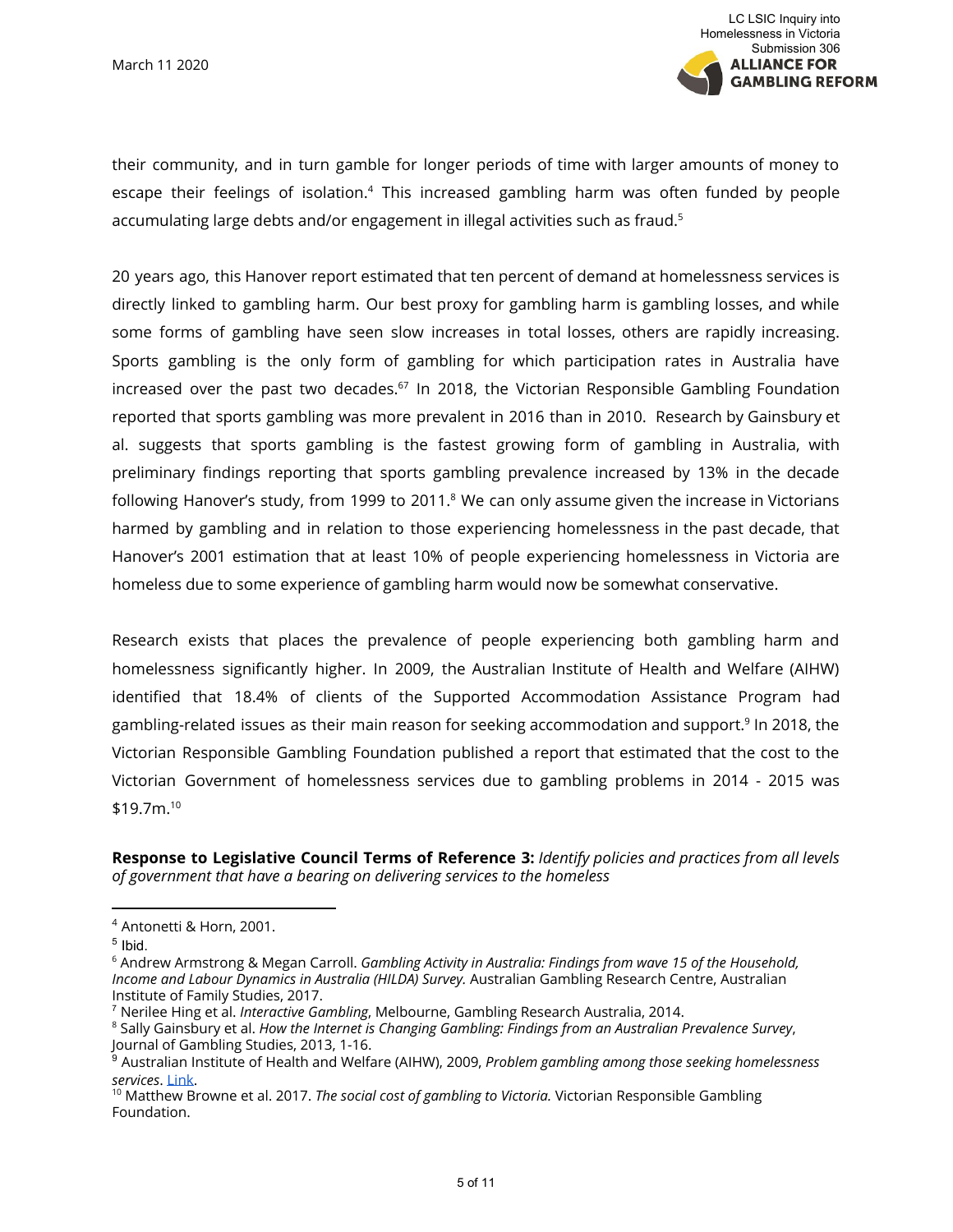

The policy implications resulting from investigation into the link between homelessness and gambling harm are in many ways self-evident. The outcome of homelessness is frequently a result of gambling harm, and the relationship between experiences of homelessness and gambling needs to be further examined. We submit that:

● More research funding be committed to explore the comorbidity of gambling harm and experiences of homelessness.

The Alliance acknowledges that it is an advocacy organisation and does not work within the realm of service provision. Despite this, we submit that:

- Service providers within the homelessness sector should be given support to develop targeted strategies to encourage early disclosure by their clients. These strategies could include staff training, communication strategies, and client assessment procedures which reflect a knowledge of gambling harm.
- Better identification of gambling impacts will lead to more referrals to gambling counselling, which will be to the overall benefit of clients.

As an organisation, we prioritise gambling harm prevention and minimisation as sound public health approaches. Without a consistent public health approach to gambling harm, more Victorians will be harmed by gambling, and potentially in turn harmed by experiences of homelessness. We submit that the following harm prevention and minimisation measures are considered:

- The inclusion of gambling harm in the next round of the Victorian Government's health plans and strategies, so as to provide the health sector with a mandate to address an issue their clients present with frequently.
- Further collaboration between the Victorian Government and the Federal Government to introduce reforms to prevent and minimise harm from online wagering (sports gambling).

The following interventions are recommended for EGM operation and can be achieved via further amendments to the Victorian Appendix to the Australian/NZ Gaming Machine National Standard:

● Further reduction in the maximum bet limit, to one dollar per bet.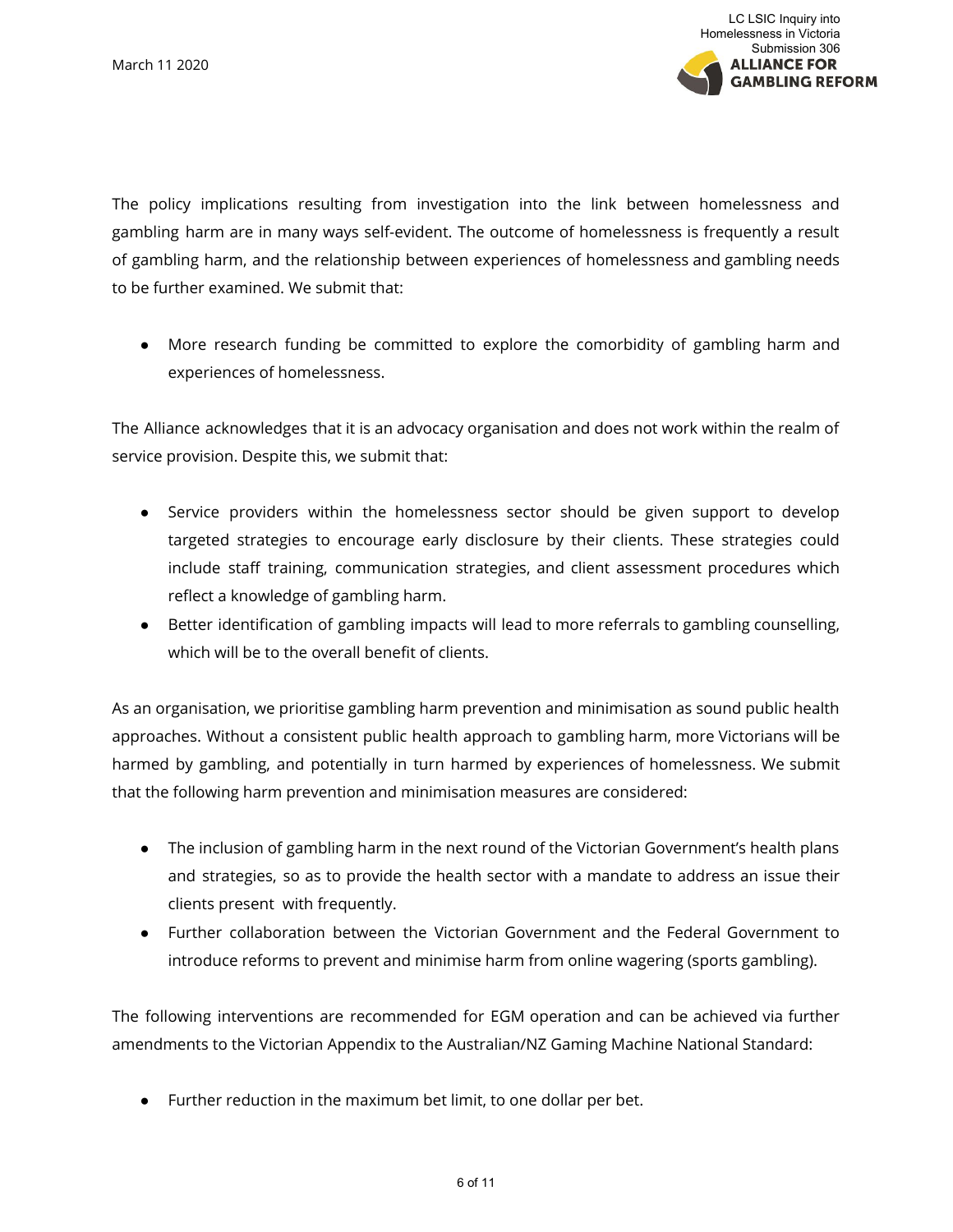

- Abolition of linked jackpots, particularly jackpots linked across sites.
- Requiring all virtual reels of a game to have an equivalent number of symbols in total.
- Requiring as even as possible a distribution of winning symbols across all reels of a game.
- Requiring that a scheme be introduced so that a person can set an enforceable limit on how much they are willing to lose. The current limit setting system allows people to continue gambling after they reach the limit they have set themselves.
- Provision of accurate information about game characteristics via an unavoidable, clearly presented information screen. This should include the odds of winning the major prize, number of symbols on each reel, and number of winning symbols on each reel.

In addition, we suggest the following policy changes (to occur through other mechanisms):

- A reduction on ready access to cash in venues (the current ban on cash withdrawals in venues should include a ban on EFTPOS cash-out).
- A reduction on EGM venue operating hours (via amendments to the Responsible Gambling Code of Conduct) to 10am-12am as recommended by the 2010 Productivity Commission.

#### **Lived experience testimony of gambling harm and homelessness**

The Alliance's Champions for Change program is made up of an incredible group of people who have experienced gambling harm, and are taking action to influence changes that will benefit the community and prevent further gambling harm. Our positions and policies are developed in consultation with lived experience advocates on the principle that those closest to the harm are those closest to the solutions. Anecdotally, many of the people involved in Champions for Change have experienced homelessness. We have included some of their stories, in their own words.

Paul (38) is a recovering gambler from Kensington, Victoria.

I was introduced to gambling at a very young age, it quickly became a part of my everyday life.

The rental money was my last need, I always pushed the boundaries of what my money was used for. Food came before shelter. I could push that, always manipulating the landlord and people I was sharing with.

There's a history of years of couch surfing and living with others, I suppose it's always been a dependency on others for rental. Staying at peoples places without paying rent for many years.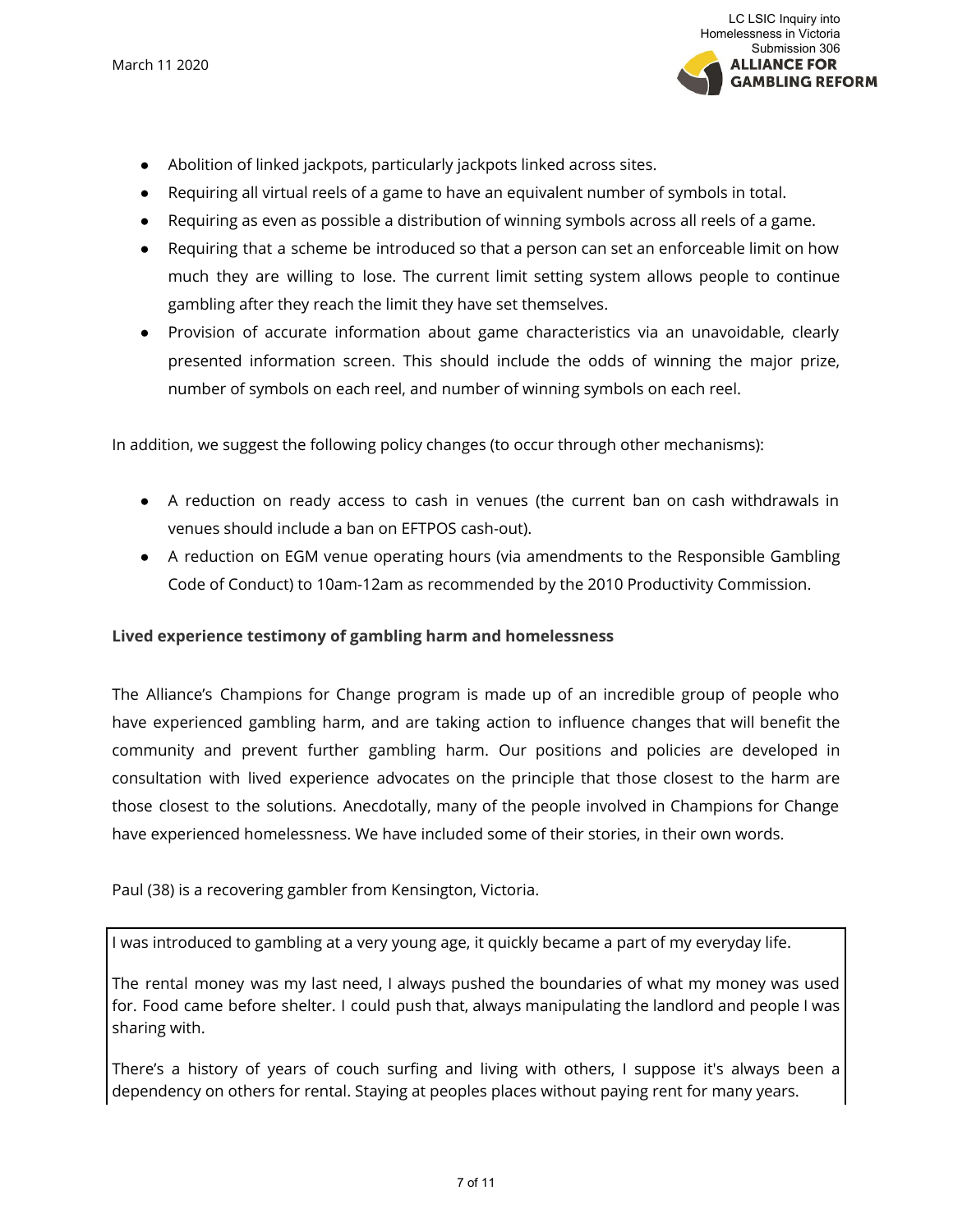

I remember that one time, I ran away from a place because I couldn't pay the rent for one week. After that, I then started bailing out of places.

Moving overseas, we stayed with family members, and my parents helped with the rental.

When I worked in Hong Kong, the rent was taken from my pay, so it was paid before I got money.

When I came back to Australia I was boarding, rent-free, with my brother in his house. I eventually lost/gambled away this house. When my brother lost the house, we had to find somewhere else to live. He kicked me and my parents out and we went to my grandmothers' community housing home.

Then there was not enough room there, so I couch surfed at my cousins, then went back overseas, briefly. I was then back in Melbourne living in rentals with my mother, and my father stayed in Hong Kong. We rented from friends, then moved back to my grandmother's commission housing. I had half a couch, my father (when he returned) had the other half. We were sleeping head to toe.

I now live in my parents' commission housing.

This is a standby for me, but I'm looking for my own space. Applying for rentals is very hard because I have no rental history and I am 38 years old.

Carolyn (late 60s) is from Frankston, Victoria who went to prison after she took money from her workplace to gamble on poker machines. Carolyn paid back all of the money by drawing on her entire superannuation, savings, and inheritance from her father's estate. She writes of her experience in an overcrowded half-way house in 2017:

Whilst I was in prison the social worker looked into housing and found a room for me in Mount Martha… This place was horrible, 44 rooms, people that were drinking, people on drugs and people with mental illness. I felt safer in prison than I did in this room.

I had the police knock on my door in the middle of the night a few times because I had a man in the room next to me who was violent and they would knock on my door. There were people that had been there many years.

I got out as soon as I could afford to rent my own unit. It took from the end of October 2018 to March 2019 to get a private rental. I am on the DHS list but that can take years. It is tough on the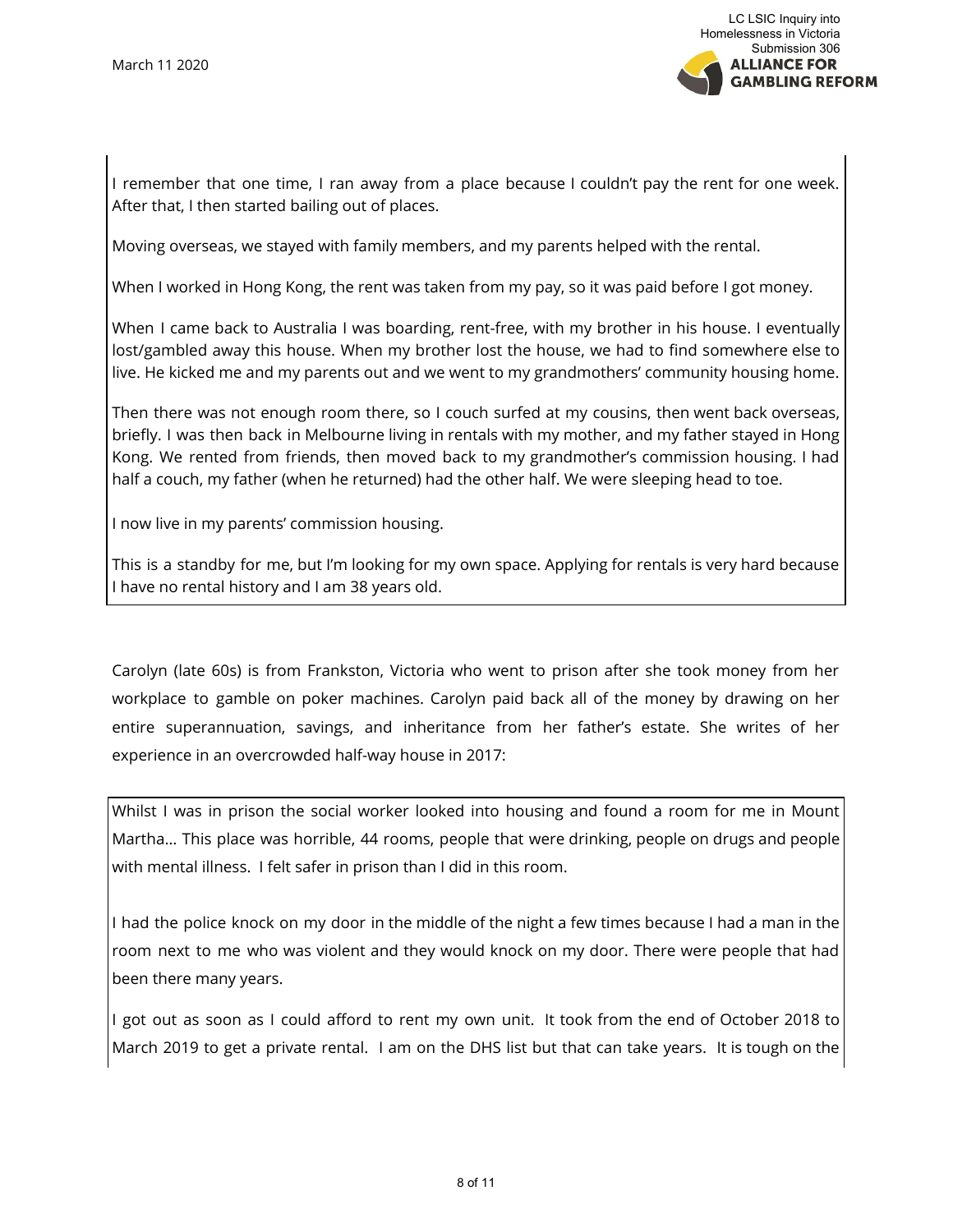

Pension because one Fortnights payment is needed for the rent as well as extra from the previous fortnights payment.

IC is a lifetime resident of Melbourne's Western Suburbs:

I've experienced and witnessed immense harm over the past 38 years, 33 while gambling and 5 whilst in recovery. I started gambling at the TAB and later on Tattslotto and Scratchies, but in 1991 I turned to poker machines which is where my life quickly declined in many ways.

I was homeless for two and a half years after my wife asked me to leave the family home due to lies and deception due to gambling and the unexplained absence of money.

I've worked as a statistical and data analyst for 31 years and estimate I've lost over one million dollars over 33 years of gambling, and have accumulated over one hundred thousand dollars in credit card debt. I lost contact with my three children, and became estranged from my family and friends and thus alone. I developed mental illness due to gambling which put my job on the line, and within a four year period I attempted to take my life on three occasions.

#### **Conclusion**

The Alliance is taking a proactive and strategic role within the Victorian community to advocate for gambling harm minimisation and prevention. We believe that existing research demonstrates that gambling harm prevention has a significant positive correlation on the prevention of homelessness and on assisting people already experiencing homelessness. The Alliance understands that issues of homelessness are common and co-occur alongside many other public health issues. However, we encourage the Inquiry to consider the relative inattention given to understanding and addressing the comorbidity of gambling harm and homelessness.

#### **Key Contact**

Ashley Sutherland Victorian Campaigner, Alliance for Gambling Reform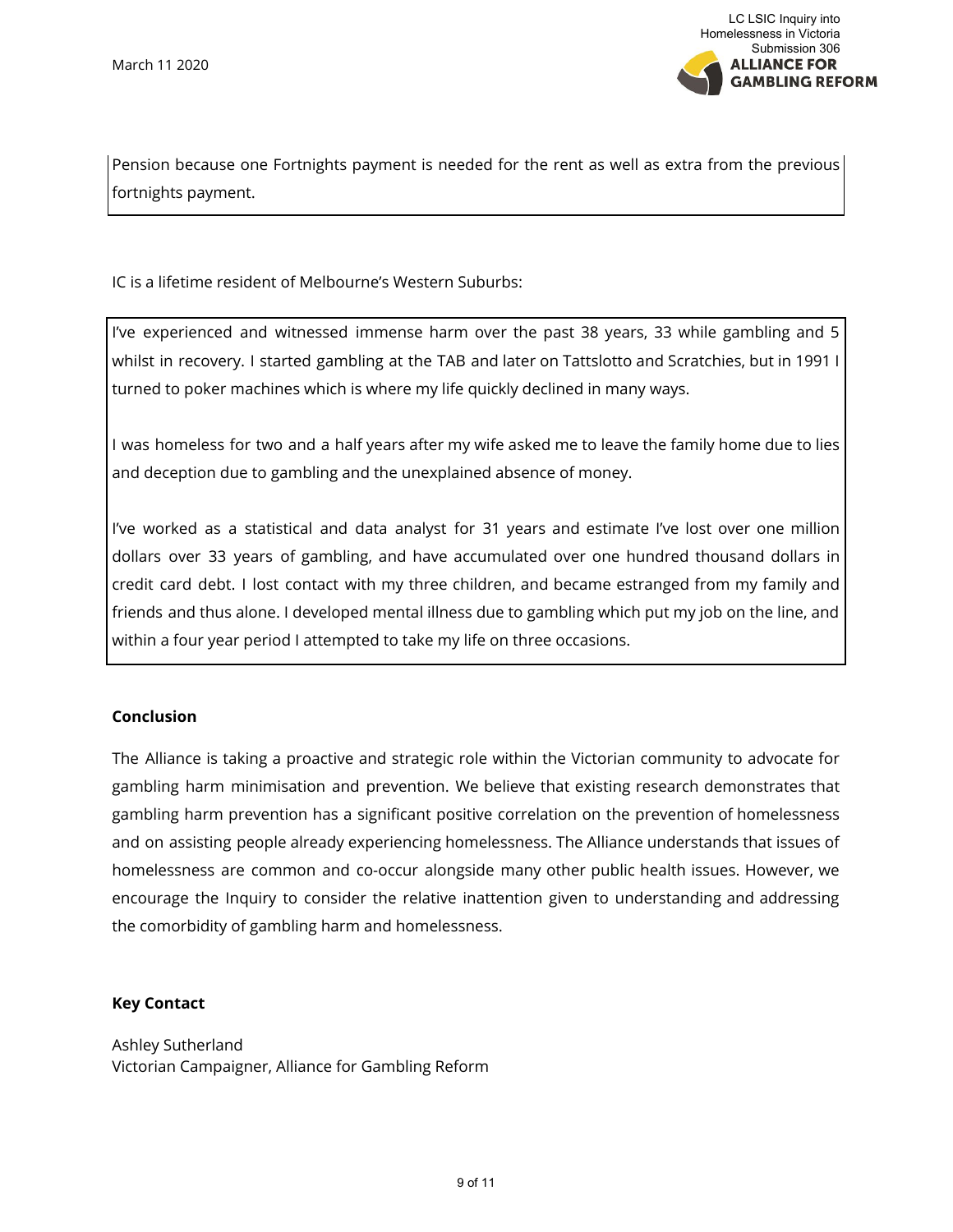March 11 2020



## **References**

Alliance for Gambling Reform. 2020. Various lived experience testimonies of gambling harm and experiences of homelessness. Multiple locations, Victoria, Australia.

Antonetti, E. & Horn, M. 2001. *Gambling the Home Away: A study of the impact of gambling on homelessness.* Hanover Welfare Services. Melbourne, Australia. Link.

Armstrong, A. & Carroll, M. 2017. *Gambling Activity in Australia: Findings from wave 15 of the Household, Income and Labour Dynamics in Australia (HILDA) Survey.* Australian Gambling Research Centre, Australian Institute of Family Studies. Melbourne, Australia.

Australian Institute of Health and Welfare. 2009. Problem gambling among those seeking homelessness services. Tullamarine, Victoria, Australia.